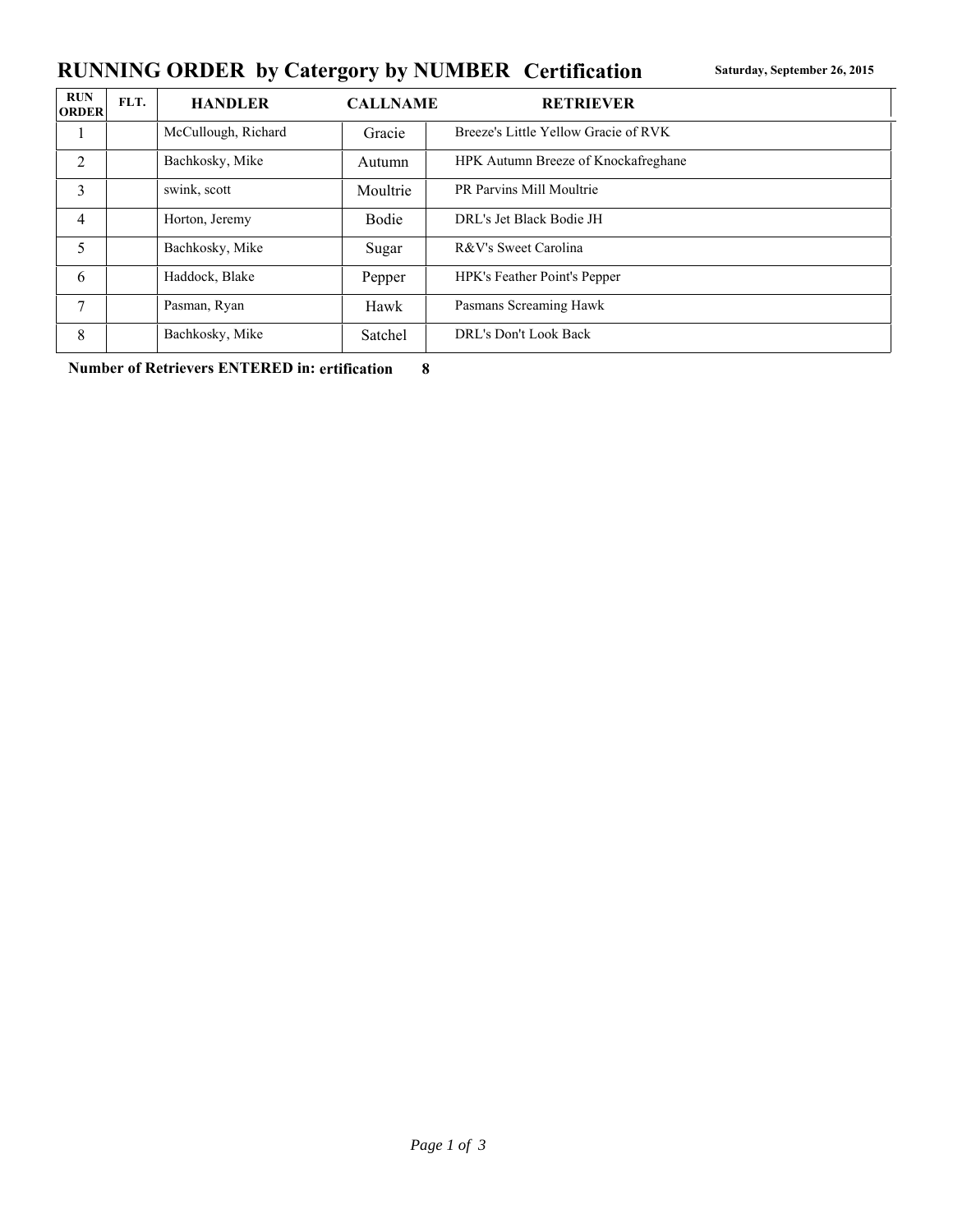## RUNNING ORDER by Catergory by NUMBER Advanced Saturday, September 26, 2015

| <b>RUN</b><br><b>ORDER</b> | FLT. | <b>HANDLER</b>      | <b>CALLNAME</b> | <b>RETRIEVER</b>                |
|----------------------------|------|---------------------|-----------------|---------------------------------|
|                            |      | McCullough, Richard | Oakleigh        | CPR HPK's Miss Oakleigh's Reign |

**Number of Retrievers ENTERED in: Advanced 1**